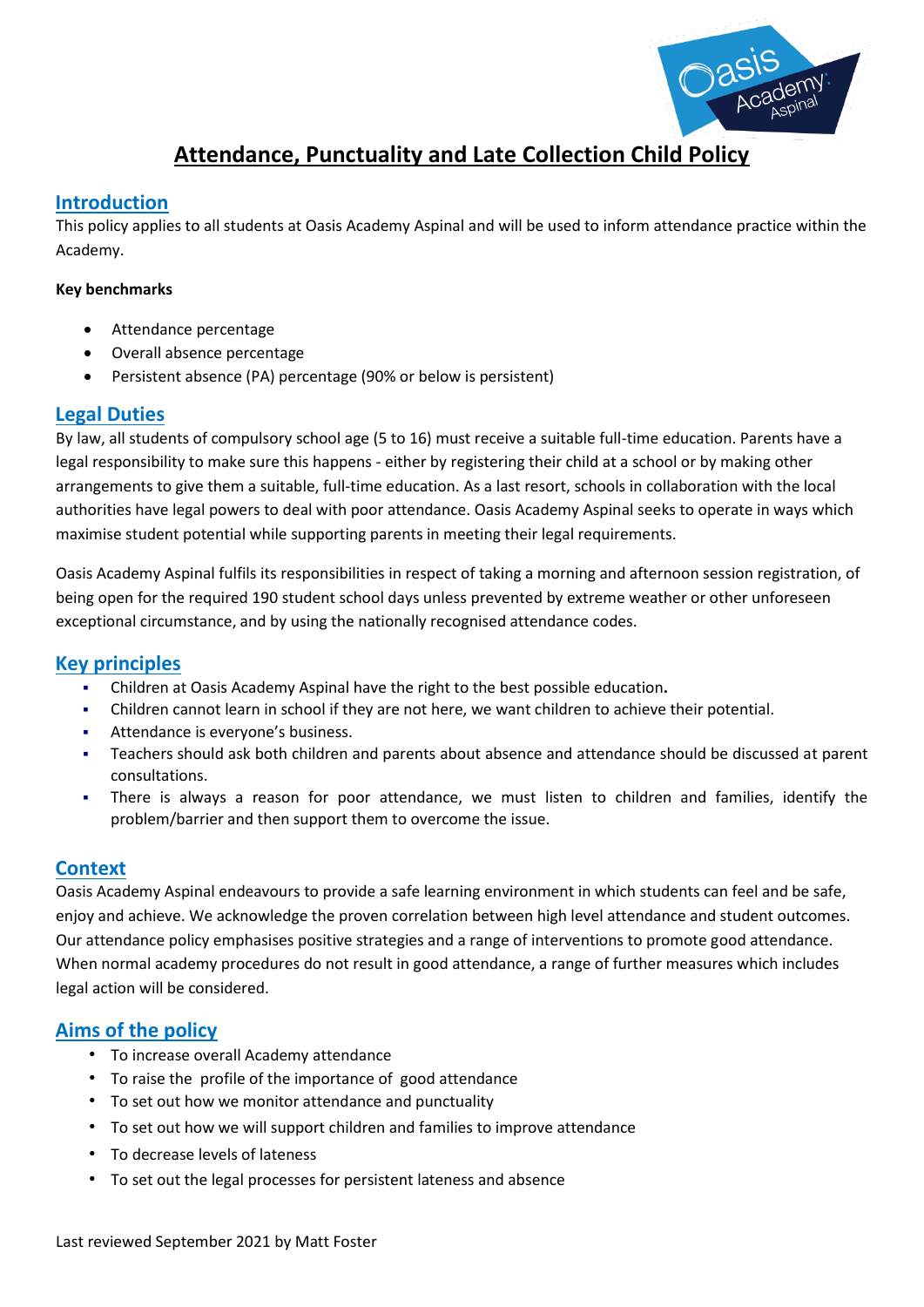

### **Attendance practice – including rewards and support for families**

Attendance is led by **Matt Foster, SENDCO / Safeguarding Lead & Attendance Officer**. Appendix 1 highlights the whole academy approach to attendance monitoring and intervention. The attendance statistics for every child at Aspinal will be sent to class teachers weekly by the Attendance Officer for class conversation and display. To support this process a weekly Safeguarding and Attendance meeting will be held with the Leadership Team. All children are monitored and banded in relation to their attendance percentage (see below). The attendance of children in the red, pink or amber groups and those whose attendance is falling will be reviewed. Actions to support improvement will be agreed, delegated and recorded.

#### **Positive reinforcement**

In order to promote high levels of attendance and to recognise individual and collective high percentage attendance or improvement, Oasis Academy Aspinal uses a range of rewards:

- $\triangleright$  Display of individual attendance in each class
- ➢ Celebration of class attendance in Friday Celebration Assembly
- $\triangleright$  Reward for the class with the highest attendance each week
- $\triangleright$  Star in the Jar prize draw for each class children who have 100% attendance that week
- $\triangleright$  Half termly rewards for children with 100% attendance

#### **Authorised and unauthorised absence**

If a student is absent from Oasis Academy Aspinal it is vital that their parent lets school know as soon as possible, before 9am, to give a reason either over the telephone or in person at the reception.

Absence can only be authorised where there is good cause. If no sufficient reason or evidence for absence is provided, attendance will be recorded as unauthorised. All absences could result in a home visit from the Academy Safeguarding Team. Persistent absence (PA) will need to be evidenced by the parent by bringing in a medical note. Parents cannot authorise absence. This is a decision which rests with Oasis Academy Aspinal in accordance within the boundaries set by The Education (Pupil Registration) Regulations 1996.

#### Nursery

If your child's attendance becomes a cause for concern and children are currently on a waiting list, the Academy may remove your child's name from the register and offer this place to another child.

#### **Lateness**

It is Oasis Academy Aspinal's responsibility to provide the best education possible. This can only be achieved if children attend regularly and on time. We expect all children to arrive at school registrations on time. Poor punctuality is not acceptable. A child arriving late disrupts learning. A build-up of lateness or unacceptable patterns of lateness over a period of time will result in further follow up investigation and action. This may include Penalty Notices. Late letters will be sent out to parents explain the impact arriving late has on their child and the whole class and if it continues class teachers should invite parents into school for a meeting. Any family experiencing difficulties that are affecting attendance/punctuality need to speak to a member of the Attendance / Safeguarding team for support.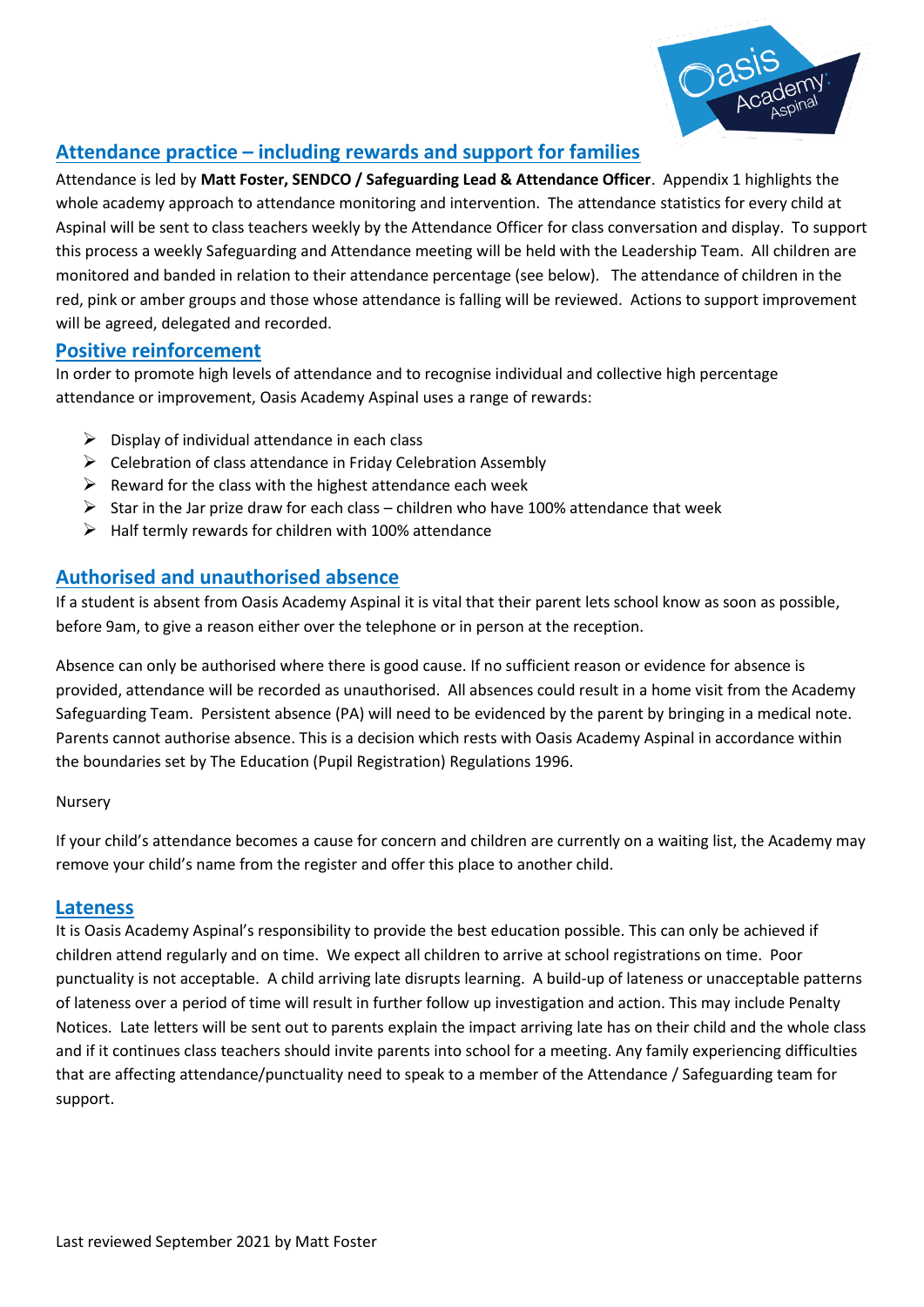

# **Collection and Late collection of children**

Children may only be collected by an adult (18 years or older) whose details have been provided to the Academy prior to collection by a parent/carer. We ask all parents to make sure their child is collected on time by an adult at the end of the school day 3.15pm. Children can get upset if they are not collect on time. If your child is not collected by 3.30pm, we will try and contact you. Children will be taken to after school club at 3.30pm while waiting for parents to arrive. Parents may incur a charge if this happens. If we cannot make contact, we will telephone other authorised adults that you have given us details for. If we cannot make contact within 1 hour, we will contact Social Care or the Police.To help us keep your child safe, please tell your child's teacher if someone other than you or the usual person is going to collect your child at the end of the day.

#### **Holidays & appointments during term time**

In order to maximise individual achievement, parents should avoid making routine appointments for children during the academy day or taking family holidays during the term time period.

- 1. If a child has an appointment, parents need to tell the teacher or the office in advance and bring in proof.
- 2. Teachers need to send the child to the office if they know that the child has an appointment.
- 3. If the appointment in the morning the child should come to school and get their mark first and return to school after the appointment.
- 4. If they don't return for the afternoon session, the absence should be recorded as unauthorised.

# **Holidays will not be authorised during term time and will result in a fixed penalty notice.**

If parents fail to inform the academy that they are taking a holiday a home visit will be made and a letter will be left at the home address advising that evidence of illness or any other reason should be provided within 24 hours. If evidence is not given to the academy a Penalty Notice will be issued.

If a child is absent from the Academy for 10 school days without any reasons being provided or any contact made with parents, a referral to the Child Missing in Education team will be made and this could result in the child losing their place at the Academy.

#### **Legal action**

All parents have a legal responsibility to ensure their child attends Oasis Academy Aspinal on a regular and punctual basis. Should any child's attendance or punctuality become a concern, a meeting will be held with the Attendance Lead and Associate Principal. Where necessary, Oasis Academy Aspinal will recommend legal action working in partnership with the Local Authority. A Penalty Notice will be issued if a child is absent from school for 10 sessions (5 days) within 100 days.

Legal action includes:

- $\triangleright$  Penalty Notice: A penalty notice will be issued for each child and each parent who has unauthorised absence. 5 days (10 sessions) or more or lateness. A Penalty Notice is a £120 fine. If this is paid within 21 days of receipt of the notice, then the penalty drops to £60. If the penalty is not paid in full within a 28 day period, a prosecution will be sought.
- ➢ Prosecution for unauthorised absence: It is a criminal offence under Section 444 of the 1996 Education Act to fail to secure regular attendance of a registered pupil at Aspinal. Magistrates can issue fines of up to £2,500 per child, impose Parenting Orders and impose a period of imprisonment of up to 3 months. Any prosecution will appear on a criminal record.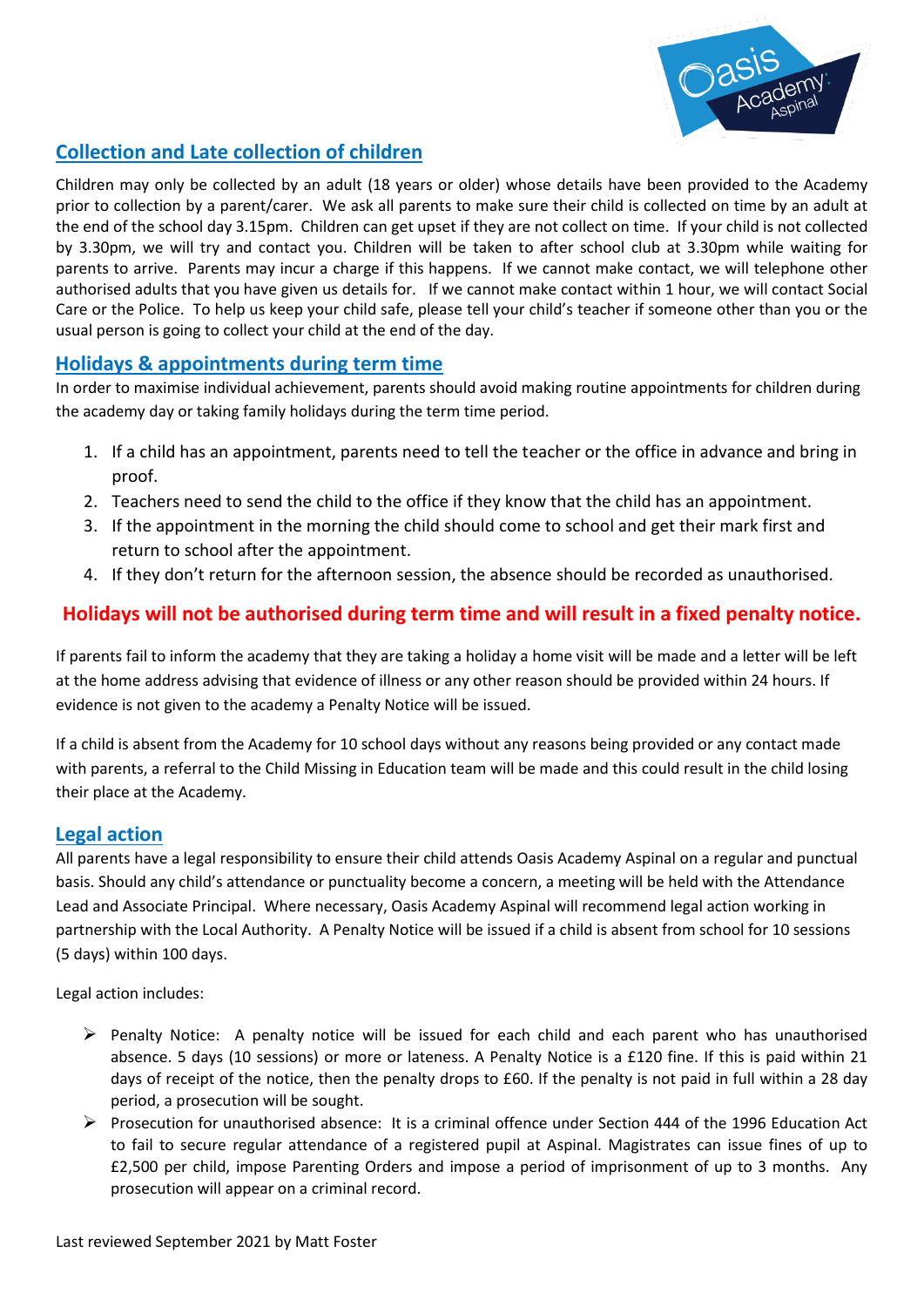

#### **Supporting and working with parents**

In order to support parents in meeting their legal requirements and to maximise individual child attendance, we aim to actively involve families on attendance issues. This includes:

- $\triangleright$  Active involvement by teaching staff e.g., parent consultations, Newsletters, Classroom displays
- $\triangleright$  Unexplained/unaccounted for absence telephone call or home visit asking for reasons
- ➢ Automatic yellow warning letters for children with attendance below 97%
- $\triangleright$  Automatic red warning letters for children with attendance below 96%
- $\triangleright$  Warning letters sent out with regards to unauthorised attendance and the legal implications
- $\triangleright$  Parental meetings to discuss barriers to attendance and possible solutions

#### **Responsibilities**

#### **The Principal will:**

- Set attendance targets as part of the Academy Development Plan and target-setting process
- Monitor progress weekly attendance meetings and half termly reports
- Ensure that strategies are in place to promote and implement the policy throughout the Academy
- Determine (in collaboration with relevant senior staff) whether to authorise any proposed absences requested on the Academy's official form, or absences which have taken place for which no request was made
- Notify parents as appropriate that if a child of compulsory academy age fails to attend regularly his/her parents commit an offence
- Initiate with appropriate staff strategies to improve attendance
- Liaise with the appropriate bodies (including the Local Authority's agencies) where appropriate

#### **The Safeguarding Lead will:**

- Work with all attendance staff to ensure the efficient running of the system
- Make periodic checks of the registers to monitor child absence and arrange register audits with the Local Authority
- Deal with issues of inadequate registering
- Ensure that unaccounted-for absences are followed up by getting in touch with Parents/carers (if there is reasonable concern about a child's welfare) and that all suspected truancy is followed up and dealt with
- Make regular checks that proof of illness are being provided
- Contact parents over student absence patterns where appropriate
- Make home visits where appropriate to deal with attendance and child protection concerns
- Arrange appropriate training for staff
- Keep the Principal informed of the progress of the policy
- Advise the Principal on any strategies that could be initiated or improved
- Communicate with offsite providers with regard to attendance
- Monitor new starters to the Academy.

#### **The Attendance Lead will:**

- Reward Good Attendance prize draw list, cakes, class displays
- Input / check daily attendance figures
- Provide weekly attendance report
- Make all staff aware when a child is considered to be a persistent absentee
- Complete half termly attendance reports and statistics
- Liaise with the Safeguarding Manager over training needs

Last reviewed September 2021 by Matt Foster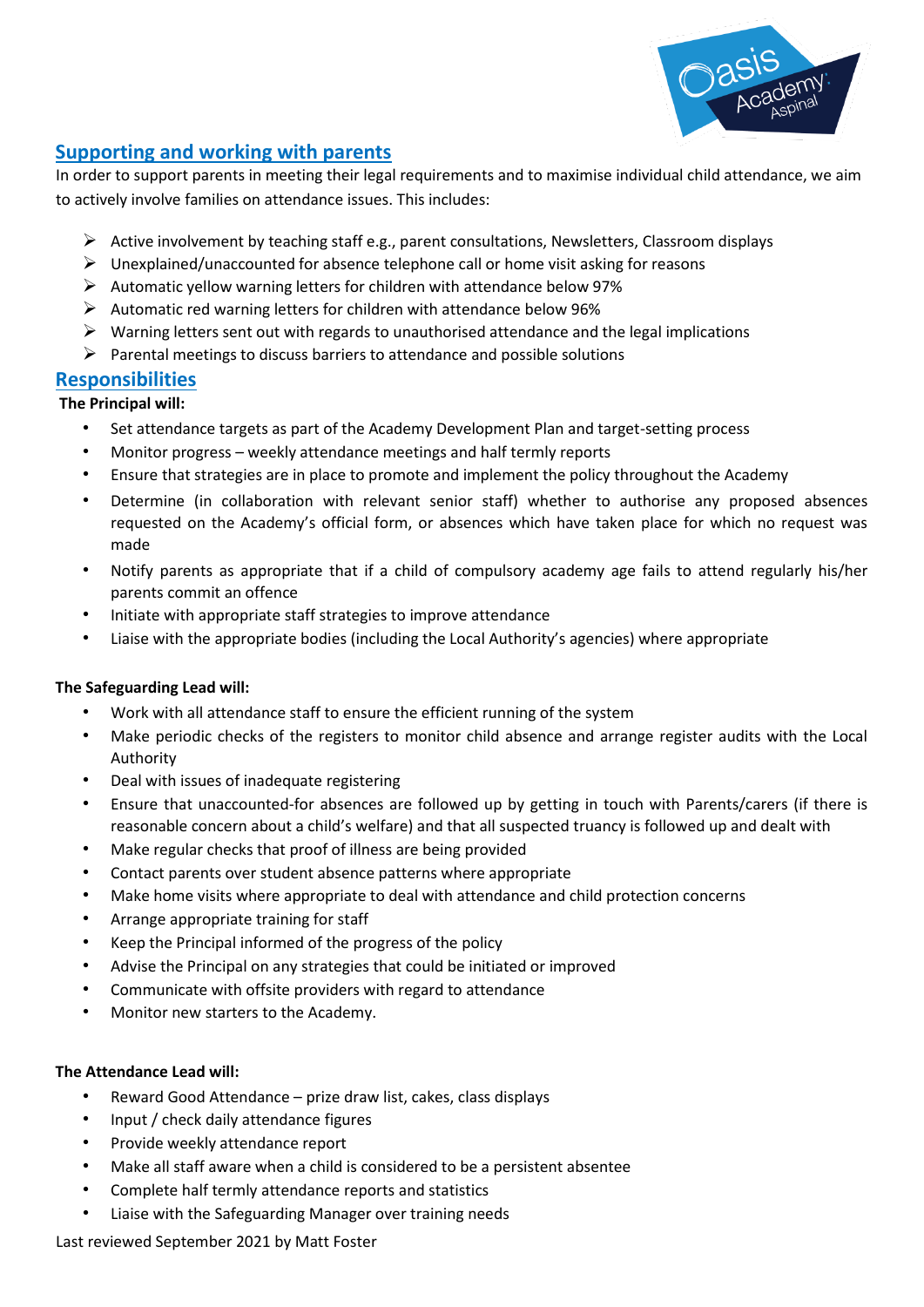

- Alert the Safeguarding Manager to patterns of whole school absence and truancy
- Take Statutory Action
- Arrange for contact to be made with parents on first day absence with support from office staff.
- Home Visits
- Phone call home
- Depending on outcome of phone call home visit
- Reason for absence recorded on computer

#### **Academy Staff/Class Teachers will**:

- Praise good attendance
- Monitor and support the attendance of all children
- Ensure that children are registered accurately and efficiently
- Identify patterns of absence which may be significant
- Ensure families are prompted to give reasons for absence at the main office
- Discuss non-attendance and lateness with parents day to day and log this on the computer, including informing the Safeguarding Manager of any possible underlying problems
- Keep their attendance display up to date
- Keep the Safeguarding Manager informed of any signs of suspected truancy
- Talk with the ALT/ Safeguarding Lead/Attendance Lead if they think a child might need to go home or their family needs to be contacted eg, illness, injury, behaviour incident
- Ensure children are collected by family members or authorised adults unless permission has been given for children to go home on their own (Y6 only)

#### **Parents are required to:**

- Ensure their children attends regularly unless they are ill or have an authorised absence ('Attending regularly' means registering before the attendance register is closed for the session)
- Inform the Academy of their child's absence on the first day of non-attendance **before 9am**
- Provide medical evidence if absent for 3 days or more with illness
- Not remove children before the end of the school day without evidence
- Not take Holidays in term time
- Inform office staff before 12pm if someone other than person(s) on the schools contact list will pick child up

#### **Students of statutory school age are required to:**

• Attend regularly unless they are ill or have an authorised absence

#### **Students of non-statutory school age are required to:**

• There is an expectation that if a child of non-statutory school age has a place in the academy nursery or Reception, they must attend regularly. Failure to attend could result in the academy place being withdrawn.

#### **Taking the Register**

Registration is carried out at the beginning and end of each day, using the electronic register. Registers are marked using a set code so that reasons for absence can be quickly established. All registers will be closed ten minutes after the start of the morning and afternoon session. A high standard of marking is regarded as essential. Staff are given updated instructions on the marking of registers as required.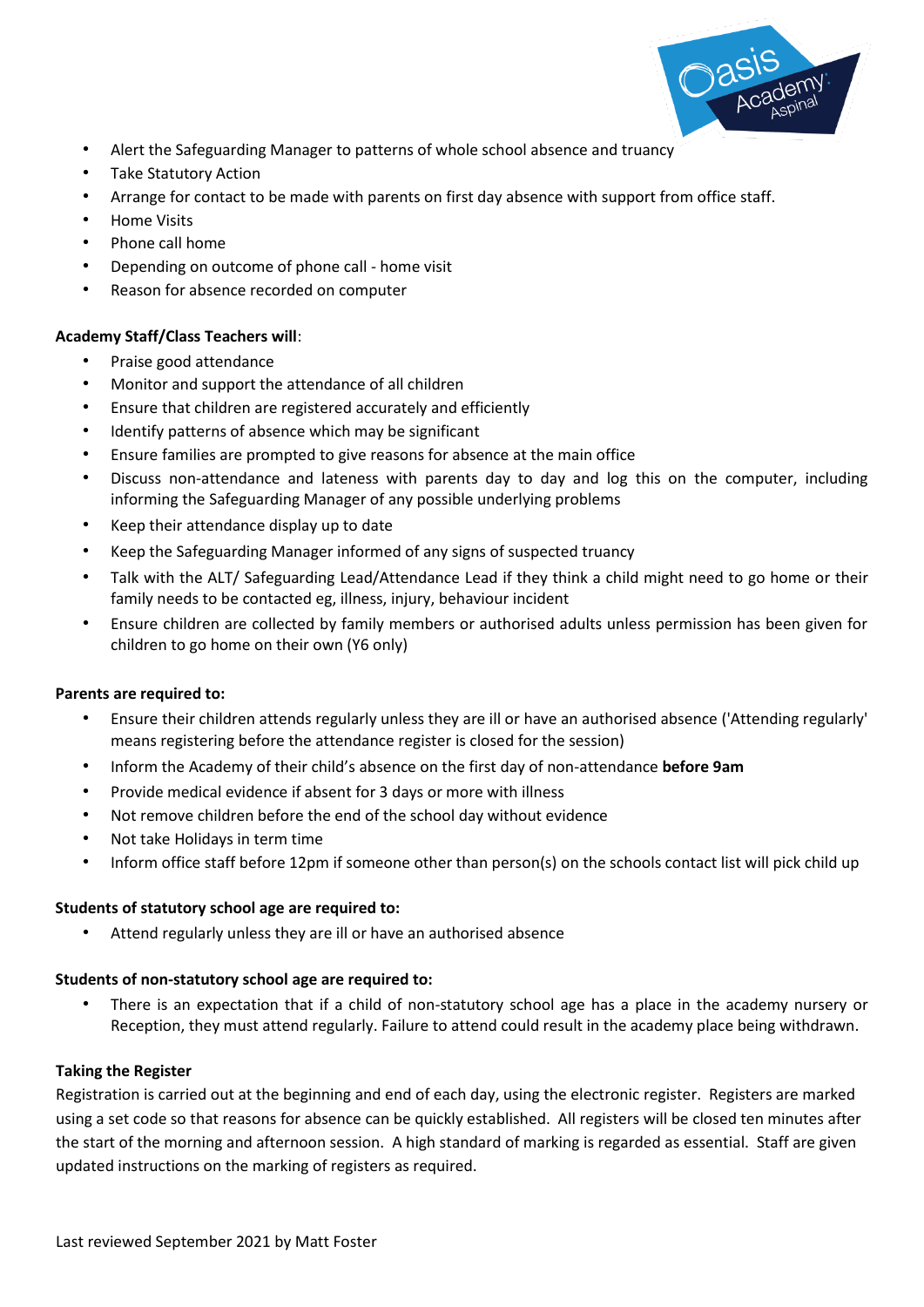

Students of compulsory Academy age must have their attendance registered twice per day. It is the practice of this Academy to register ALL children every session (including those not of compulsory Academy age). The register must record whether the student is present, absent, or attending an approved educational activity.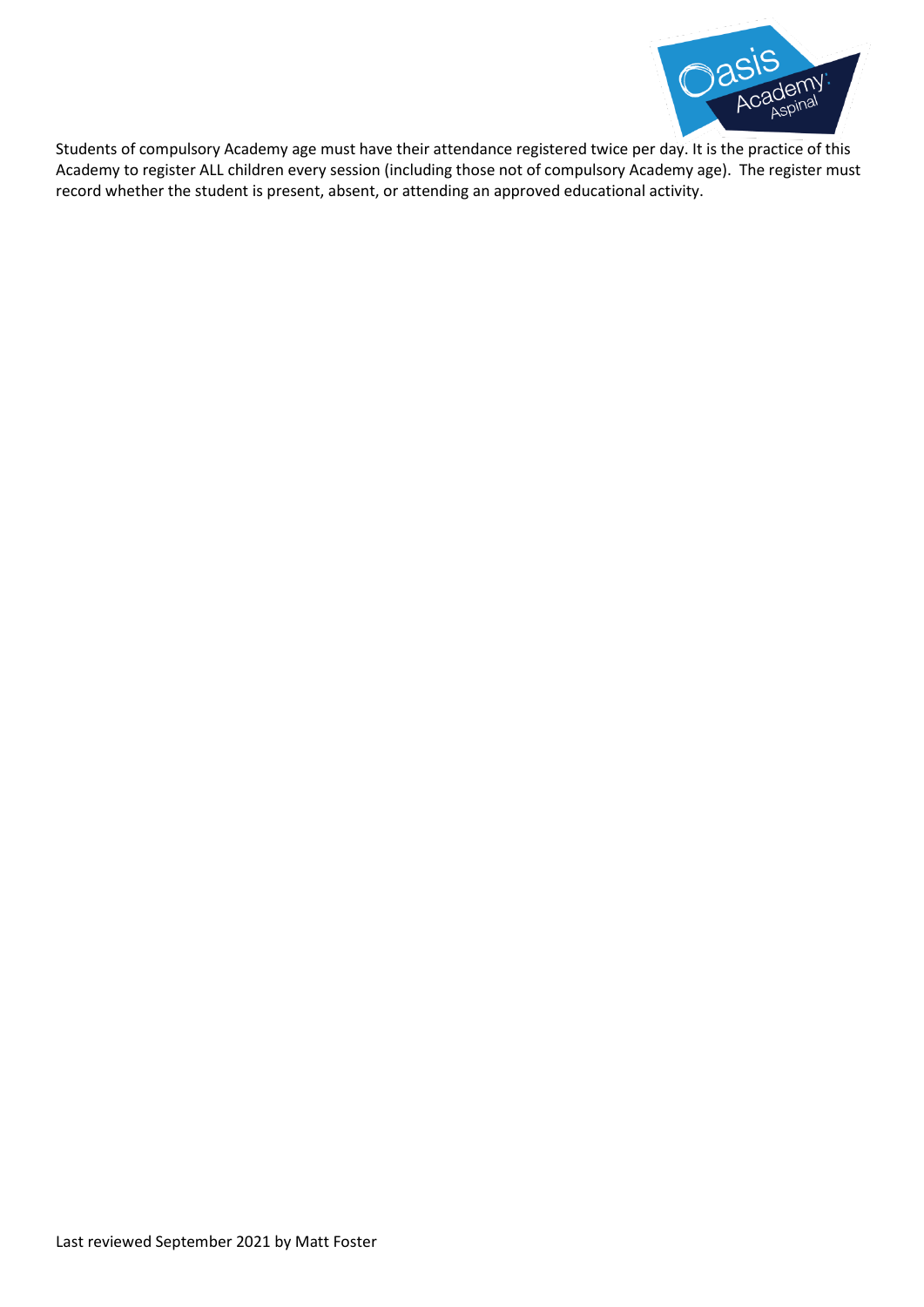



# **Oasis Academy Aspinal Attendance Escalations**

Class teacher speaks to parent & log on CPOMS.

Class teacher conversation

Concern that the attendance is not improving and will be monitored.

Letter 1

**Attendance Officer meeting** (Keys Stage lead to join).

Letter 2/Meeting 1

1 week monitoring follows.

Parental Interview with **Attendance Lead & Learning** Mentor.

# Letter 3/Meeting 2

1 week monitoring follows.

No improvement, proceed to statutory action.

Letter 4

The interventions escalate with each decline or after a red down arrow.

**Unlock the problem** 

Put in place strategies to solve the problem.

#### **Strategies**

Intervention strategies should be explored when attendance is declining.

- Rewards
- Discussion with trusted adult
- Positive report
- Attendance report
- Class teacher support
- · In school Booster sessions
- Learning Mentor
- SENCO support
- Adjusted curriculum
- **Reduced Timetable**
- **SEN** transport
- Early Help referral
- **CAMHS** referral
- EP referral
- Managed move to another school